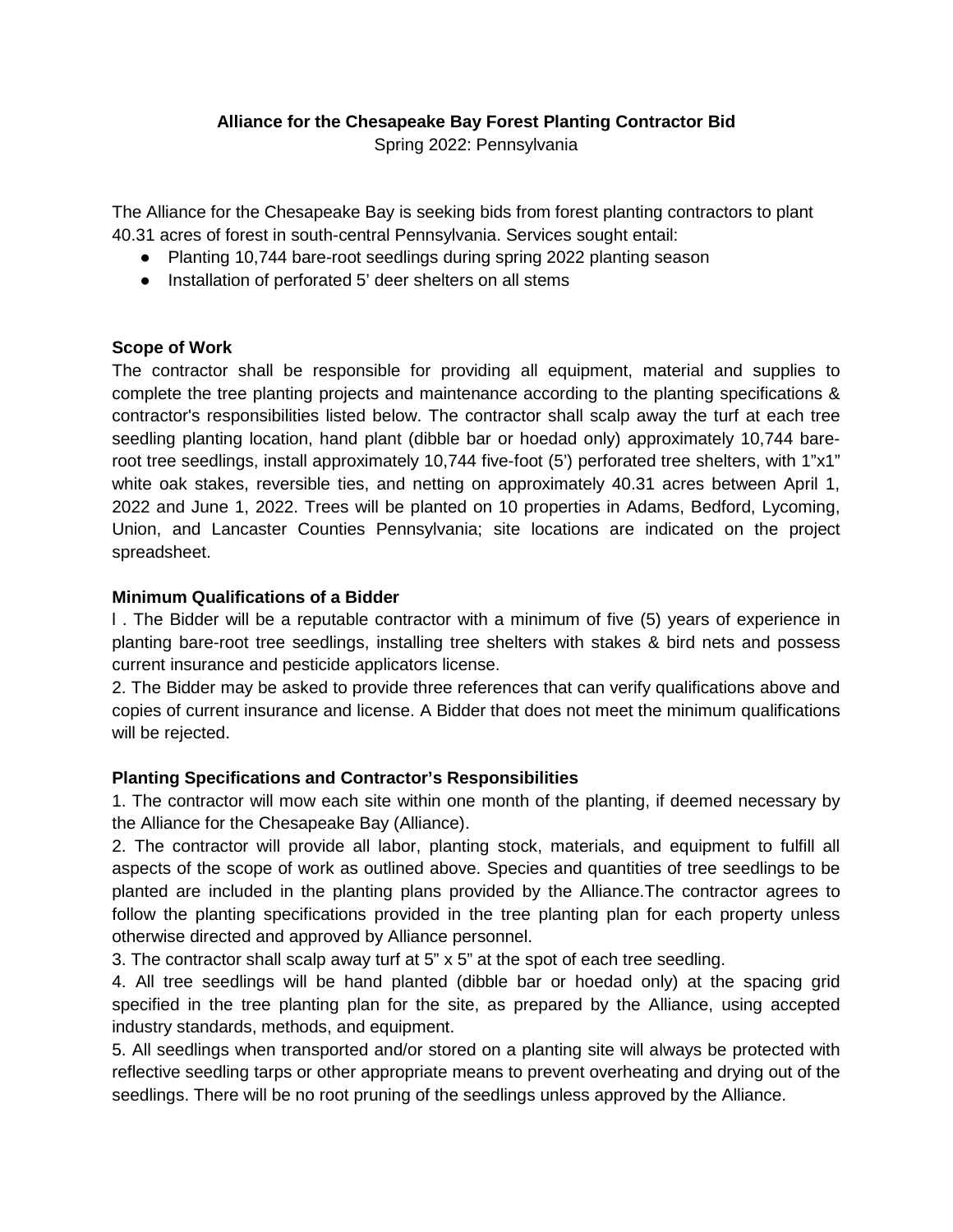6. The contractor will dip all tree seedling roots in a water retention polymer such as Terra-Sorb, Soil Moist, or similar product, with approval of the Alliance, prior to planting. The contractor will provide the Terra- Sorb, Soil Moist, or similar product.

7. The contractor agrees to begin planting at a date mutually acceptable to both parties and to complete the planting projects by no later than June 1, 2022 (absolutely no exceptions). The planting shall not be done when excess water is standing on the site, or when the ground is frozen or extremely dry.

8. The contractor will plant seedlings at the depth the seedlings were grown, which is to be the root collar. Planting holes will be properly closed to ensure that all air pockets are removed.

9. The contractor will plant each tree seedling in such a manner that "J" and "U" roots will not occur, and each tree seedling will be firmed with mineral soil packed in and around the roots so the seedling cannot be pulled out of the ground by light tugs.

10. The contractor will provide 10,744 seedlings (according to the requested species selection and quainities) 10,744 five-foot (5') perforated tree shelters and 1" x 1" x 5' white oak stakes, reversible fastening ties, and bird mesh nettings.

11. The contractor will install the tree shelters around each designated tree in a manner that prevents each seedling from being constricted by the shelter fastening ties. The straight edge of the tree shelters must be installed 2-5 centimeters into the soil. The flared edge is the top end of the tree shelter, on which the bird netting is placed. All tree shelter fastening ties will be pulled tightly and firmly against each tree shelter stake. Bird nets will be installed on each tree shelter in a manner to prevent bird entry into the shelter and far enough to keep the nets from blowing off in the wind.

12. The contractor will install each tree shelter stake in a straight and upright manner and to a minimum depth in the soil of ten to twelve inches (10"-12"). The top of each installed stake will be no greater than three inches (3") above the top fastening tie of the shelter when it is tightened. All stakes will be placed on the upstream side of the tree shelters so that flood waters contact the stakes prior to the shelters.

13. The contractor will properly install all tree shelters with stakes and bird netting on each tree seedling on the same day that each seedling is planted.

14. The contractor will repair, replace, or reimburse for damage to any property beyond ordinary wear and tear in the performance of the contract.

15. All work performed will be certified by the Alliance as to acceptability and adherence to planting plans and standards before the Alliance will compensate the contractor for any work performed.

16. The final number of planting sites, seedlings, tree shelters, stakes and nets may change prior to the commencement of this contract. The Alliance will notify the contractor of all changes as they occur. Any additions or subtractions to the list of planting sites will be adjusted according to per unit prices in the bid provided.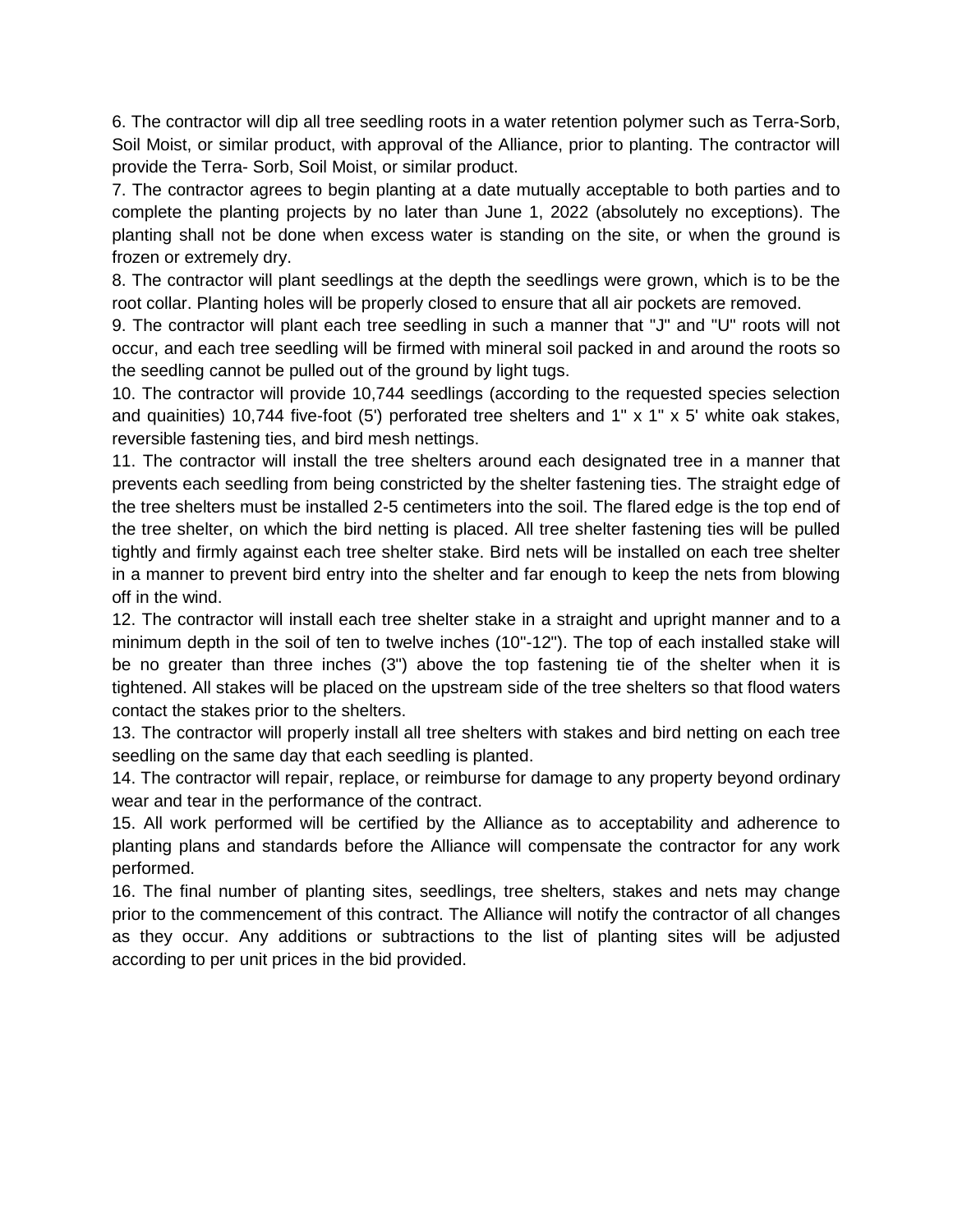# **Site Details**

| <b>Name</b>  | <b>Acres</b> | # Trees | County    | <b>Address</b>  | <b>Prep Mow</b> |
|--------------|--------------|---------|-----------|-----------------|-----------------|
| <b>CF</b>    | 5.83         | 1,600   | Adams     | Fairfield, PA   | no              |
| <b>PN</b>    | 2.6          | 715     | Bedford   | Bedford, PA     | no              |
| JH           | 4.4          | 1,210   | Lycoming  | Linden, PA      | no              |
| LT.          | 3.1          | 852     | Union     | Mifflinburg, PA | no              |
| <b>AE</b>    | 2.25         | 620     | Lancaster | Christiana, PA  | no              |
| KM           | 3.4          | 987     | Lancaster | Mount Joy, PA   | no              |
| <b>EE</b>    | 2.43         | 668     | Lancaster | Paradise, PA    | no              |
| LG           | 1.8          | 495     | Lancaster | Quarryville, PA | no              |
| <b>BS</b>    | 5.2          | 1,040   | Lancaster | Quarryville, PA | no              |
| ES           | 9.3          | 2,557   | Lancaster | Quarryville, PA | no              |
| <b>TOTAL</b> | 40.31        | 10,744  |           |                 |                 |
|              |              |         |           |                 |                 |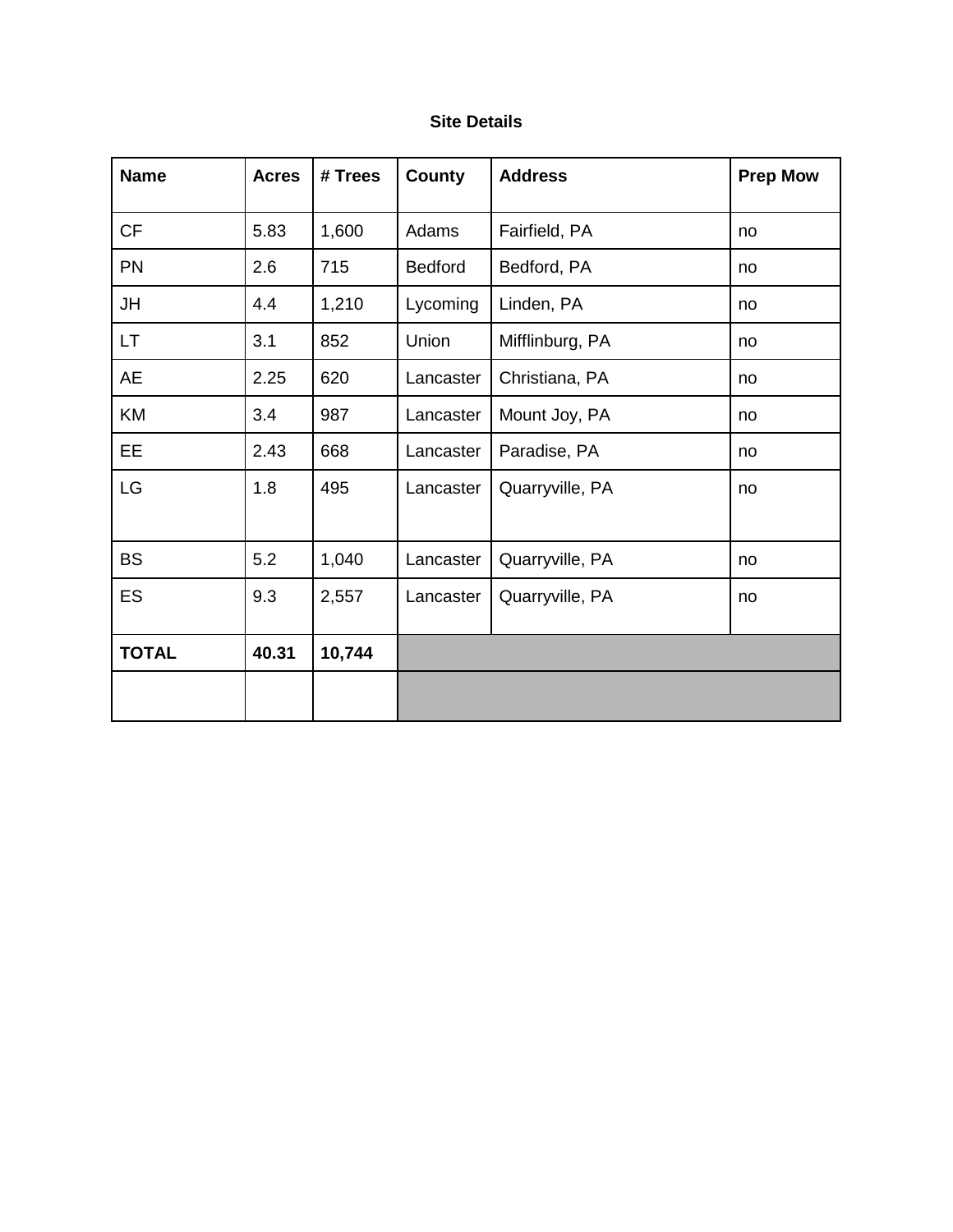

**Site Locations Map**

**Site Maps withheld for landowner privacy but available upon request**